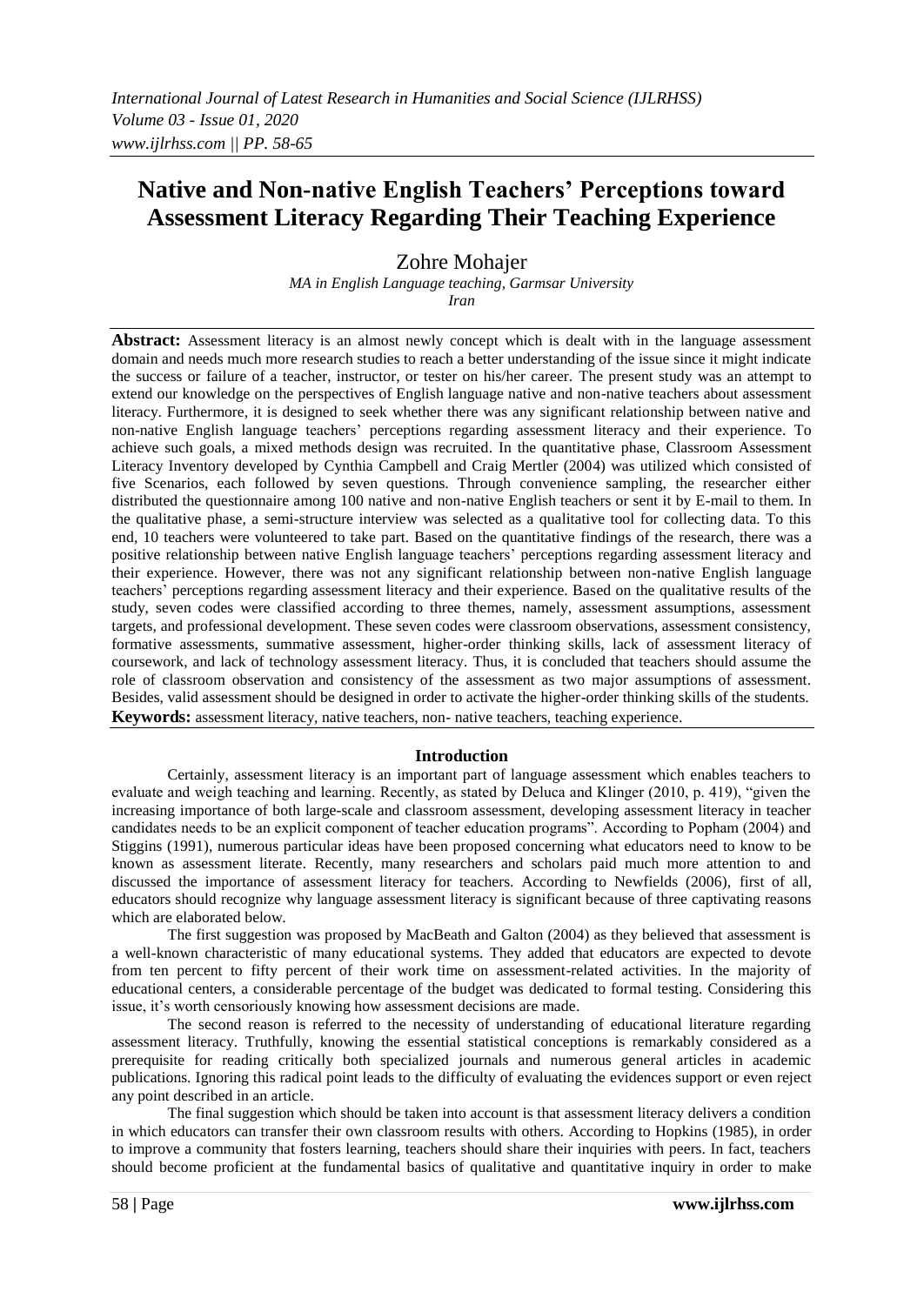# *Volume 03 - Issue 01, 2020*

# *www.ijlrhss.com || PP. 58-65*

classroom research more understandable to a wide audience. Above and beyond, assessment literate specialists should spend a time criticizing and analyzing their own readings and sharing the significances in ways which are theoretically conclusive. Numerous essays with provocative perceptions lack sufficient analysis and/or evidence to permit readers to censoriously deduce the ideas.

Generally, the concept of "assessment literacy" has not been meticulously and precisely scrutinized in the context of Iran, and a great deal of teachers are not completely familiar with this concept and its related forms. One of the facets of assessment literacy that is largely, if not completely, ignored especially in EFL contexts is the question of what skills and knowledge do language teachers need to be regarded as competent and qualified assessment practitioners? To put it another way, it goes without saying that classroom assessment is often regarded as a professional requirement analogous to other probable professional skills including content knowledge or classroom management. In fact, assessment literacy is an almost newly concept which is dealt with in the language assessment domain and needs much more research studies to reach a better understanding of the issue since it might indicate the success or failure of a teacher, instructor, or tester on his/her career.

In addition, teachers are required to be adequately competent and knowledgeable in assessing of their learners and students. However, it is not completely clear and there is no comprehensive agreement on what these knowledge and competence are and how and to what extent they should be acquired. Furthermore, there is no agreement on the point that if native and non-native teachers should be equally competent in assessment literacy or not. Does teacher's experience play any role in the assessment literacy of teachers or not?

Consequently, the present study was an attempt to fill such lacuna by seeking the perceptions of both English native and non-native teachers with respect to the assessment literacy while considering the experience of the teachers.

A great deal of researchers conducted studies on assessment literacy. For instance, Alkharusi (2011) explored teachers' self-perceived assessment skills while considering their gender, subject area, grade level, teaching experience, and in-service assessment training. The population of this study was 213 Omani teachers from Muscat public schools. The researcher made use of a 25-item Self-Perceived Assessment Skills Scale as the instruments of the study. Following the analyses of the data, Alkharusi (2011) found that there were statistically significant differences on the self-perceived assessment skills pertaining to teachers' gender, subject area, grade level, teaching experience, and in-service assessment training.

Hailaya (2014) scrutinized teachers' assessment literacy and its possible effect on learner achievement and aptitude through the intervening variables at the teacher and learner levels. Besides, it was intended to check the influences of demographic variables as well. The sample of the study consisted of 582 teachers and 2,077 learners from Grade Six, Second Year and Third Year high school classes in the province of Tawi-Tawi, Philippines. The study enjoyed a mixed methods design using quantitative method and qualitative method. Following the analyses of the data, Hailaya (2014) found that the elementary and secondary school instructors had moderately low assessment literacy. Additionally, the Grade Six, Second Year, and Fourth Year high school learners largely demonstrated positive "perceptions of assessment" and positive "attitude towards assessment".

Additionally, Zolfaghari and Ashraf (2015) inspected the association between Iranian EFL teachers' assessment literacy, their teaching experience, and age. The population of this study was 658 EFL teachers who were nominated to complete a researcher made assessment literacy inventory which has gone through the validation and reliability processes. By running the needed statistical analyses, Zolfaghari and Ashraf (2015) found that Iranian EFL teachers' assessment literacy and teaching experience were significantly correlated. Above the beyond, a positive association between Iranian EFL teachers' assessment literacy and their age was revealed.

Xu and Brown (2017) scrutinized the assessment literacy level of Chinese university English teachers and the effects of their demographic characteristics on assessment literacy performance. To accomplish these goals, 160 Chinese university English teachers took part in this study. By running the needed statistical analyses, Xu and Brown (2017) found a basic level of assessment literacy in certain dimensions. Moreover, no single demographic characteristic had a significant impact on teachers' assessment literacy performance. In contrast, statistically significant results were found only for two interaction effects (i.e., region by university and qualification by university).

This study aims to answer the following research questions:

To what extend are native teachers' perceptions on assessment literacy related to the teaching experience??

To what extend are non-native teachers' perceptions on assessment literacy related to the teaching experience?

What are the perceptions of native and non-native English language teachers towards assessment literacy?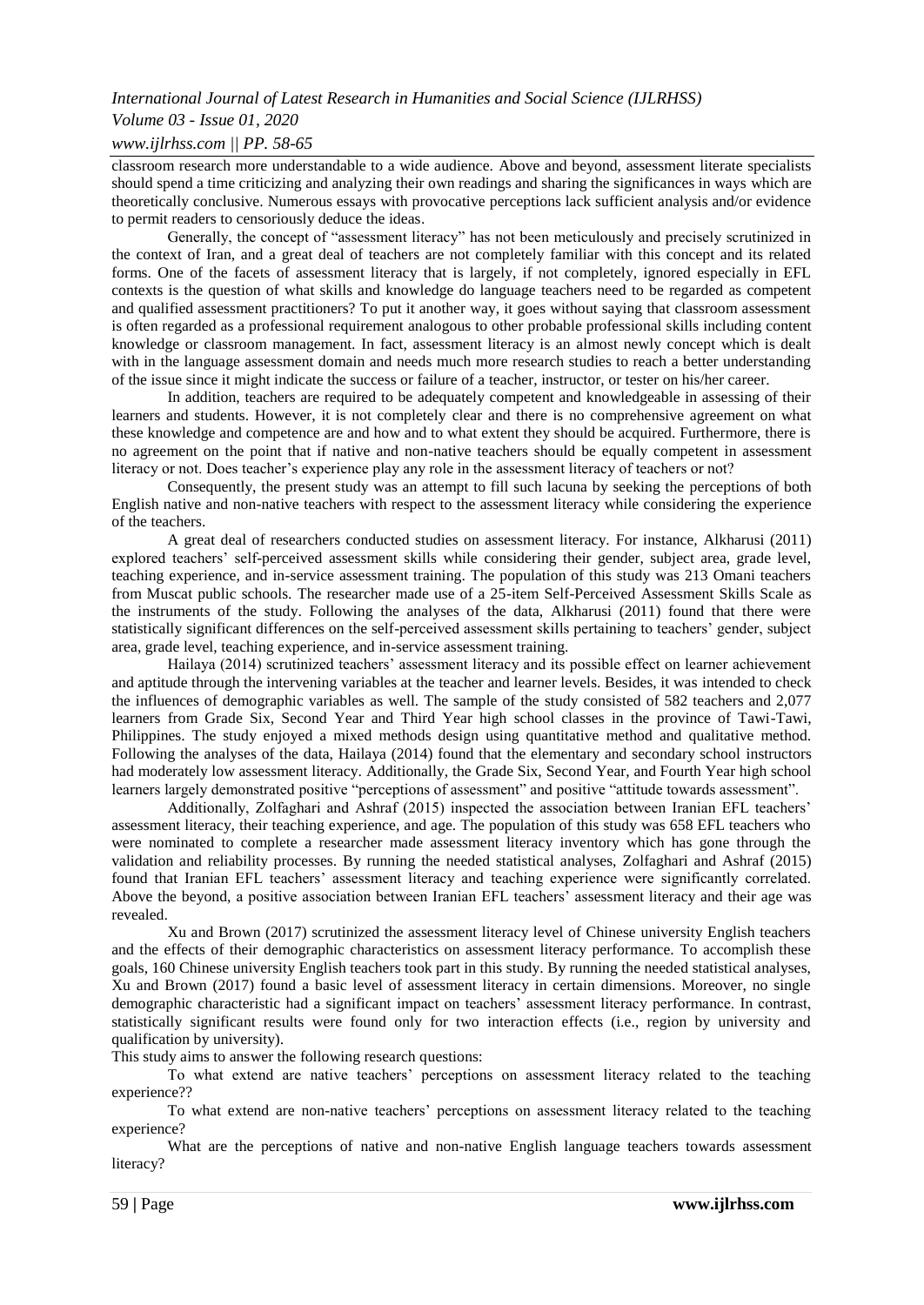#### **Participants**

#### **Method**

In order to gather the required data, 100 native and non-native English teachers from ESL and EFL contexts were selected on the basis of a combination of availability sampling and snowball sampling procedures. Moreover, the sample consisted of both male and female with at least about 5 years of teaching and assessment experience. The main reason for the five-years teaching experience precondition was that the researcher ensured they were adequately familiar with different assessment procedures and their plus and minus points so that the gathered data and findings would be approached more reliably.

#### **Instrument**

In order to collect the data, two approaches were utilized in the collection of data. The first instrument of the present study was Classroom Assessment Literacy Inventory developed by Cynthia Campbell and Craig Mertler (2004) which consisted of five Scenarios, each followed by seven questions. The items of this questionnaire were connected to seven Standards for Teacher Competence in the Educational Assessment of Students. In other words, it consisted of 35 multiple-choice items that are given under the five classroom-based scenarios. Each scenario has seven items which are aligned to the used standards. Each item has four options containing one correct answer and three distracters.

Additionally, as the Assessment Literacy Inventory was applied to the new group of samples and in a different context, it was necessary to modify its scenarios and items to make it appropriate and useful. However, in modifying the scenarios and the items, only some names and irrelevant situations were changed or rephrased to contextualize the Assessment Literacy Inventory. Besides, in rephrasing the inappropriate situations, a care was taken to ensure that rephrased situations were parallel to the original scenarios to preserve the integrity of the instrument.

Moreover, to validate the instrument, three specialists in TEFL were consulted regarding the statements constructed in the questionnaire so that these statements would be concise statements. Then, to check the internal reliability of the questionnaire concerning classroom assessment literacy, the questionnaire was piloted on fifty participants, and their reliability which were estimated based on Cronbach's Alpha Level were  $(\alpha = .79)$ which indicated a good level of conceptual relatedness among items. Also, according to Campbell and Mertler (2004), the reliability of the original instrument was (KR20) of .74.

The second instrument were a semi-structured interview to know about the perspectives of the participants on the understudied issue. It was a one-to-one interview within the sample population that functioned as qualitative data and improved the reliability and applicability of clarifying quantitative outcomes along with gathering instructors' views connected to skills. Based on Creswell (2007), by using this method, the investigator would be able to recognize what are revealed and gathered the data into sections or groups of information, also known as themes or codes.

Then, the researcher either distributed the questionnaire among the teachers or sent it by E-mail to them. Having multiple-choice answering format, they were instructed that if they agree with a statement, put a tick by it. A person' score on the scale is calculated by summing the number of responses the person gave, which was widely used and very common in survey research. No time limit was set for taking this instrument so that the participants could take it carefully and without any negative feeling such as anxiety. Next, in order to have an interview, 10 teachers were volunteered to participate. Each interview lasted approximately 30 minutes. Interview times were offered to participants during work days only, before, during teacher planning time, or after student school hours.

In order to analyze the gathered data, as with the quantitative part, descriptive statistics and Pearson correlations were used by running Statistical Package for Social Sciences (SPSS). As with the qualitative part of the study, no statistical analysis was required. Instead, the perspectives of the participants were qualitatively interpreted and examined. Coding of data was performed in order to identify selected themes. Data was transcribed from the interview audiotape to a personal computer.

#### **Results**

In order to check the statistically significant relationship between native English language teachers' perspectives regarding assessment literacy and their experience, the researcher calculated the Pearson correlation coefficient. Table 1 exhibited the results, and descriptions related to the results are presented in following.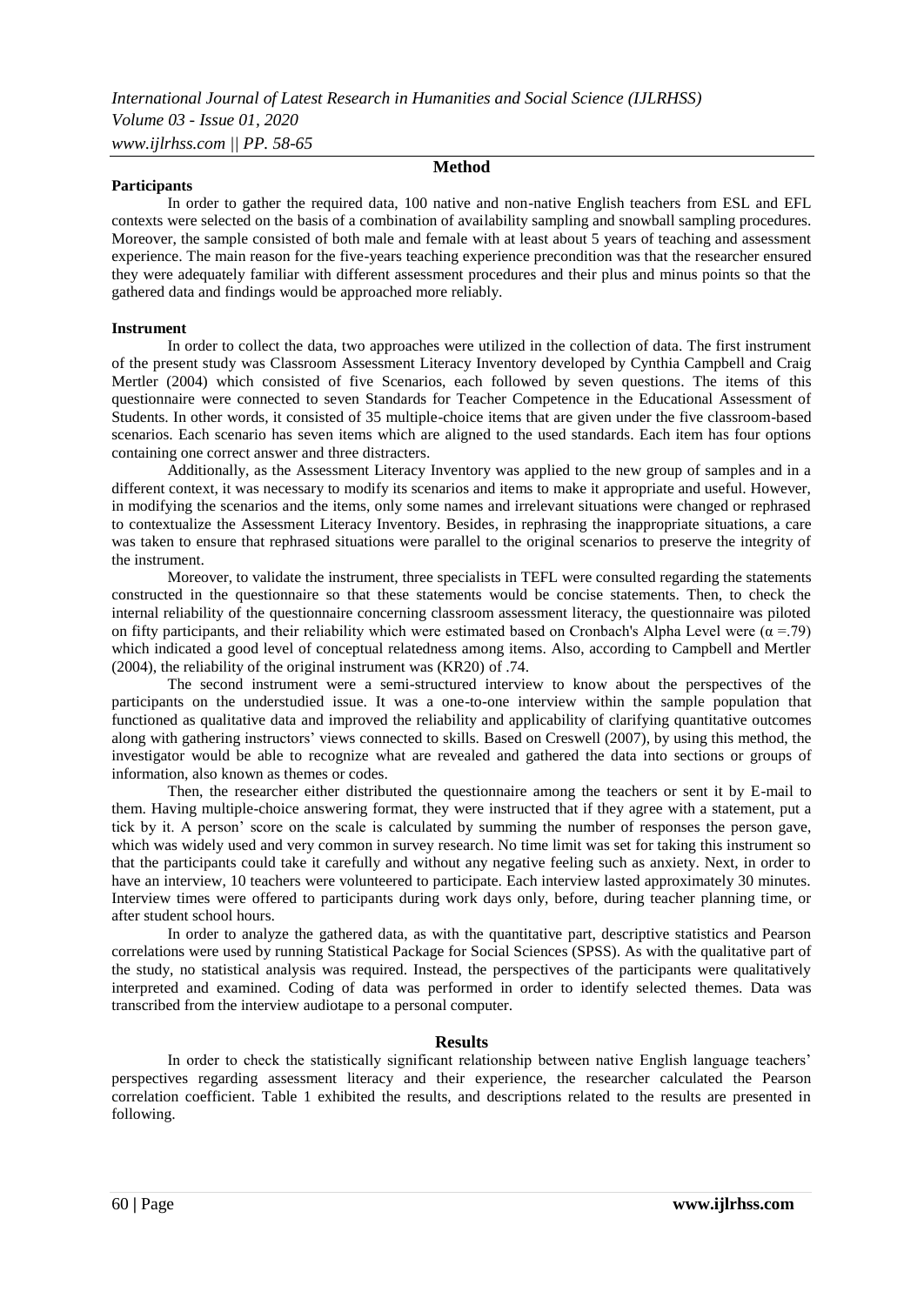#### *Volume 03 - Issue 01, 2020*

| Table 1. Pearson Correlation Coefficient Between Native Teachers' Perspectives Regarding Assessment |                            |                                        |            |  |
|-----------------------------------------------------------------------------------------------------|----------------------------|----------------------------------------|------------|--|
|                                                                                                     |                            | Literacy and Their Experience<br>Total | Experience |  |
| Total                                                                                               | <b>Pearson Correlation</b> |                                        | $.572$ **  |  |
|                                                                                                     | $Sig. (2-tailed)$          |                                        | .000       |  |
|                                                                                                     | N                          | 50                                     | 50         |  |
| Experience                                                                                          | Pearson Correlation        | $.572***$                              |            |  |
|                                                                                                     | $Sig. (2-tailed)$          | .000                                   |            |  |
|                                                                                                     | N                          | 50                                     | 50         |  |

\*\*. Correlation is significant at the 0.01 level (2-tailed).

Nativity = Native

Based on the results of Table 1, there was a positive relationship between native English language teachers' perspectives regarding assessment literacy and their experience. In fact, the correlation coefficient was .57 and the significant value was less than 0.01. Therefore, it can be concluded that there was a positive relationship between native English language teachers' perspectives regarding assessment literacy and their experience,  $r = .57$ ,  $n = 50$ ,  $P < 0.0001$  with an effect size of .32, indicating 32 percent of shared variances between native teachers' perspectives regarding assessment literacy and their experiences.

Then, to demonstrated it graphically, scatterplot was used to display the nature of the relationship between native English language teachers' perspectives regarding assessment literacy and their experience. Figure 1 presented the results of scatterplot.



Figure 1. The Relationship between Native English Language Teachers' Perspectives Regarding Assessment Literacy and Their Experience

The second research hypothesis specified that there is not any statistically significant relationship between non-native English language teachers' perspectives regarding assessment literacy and their experience. To reject or retain this hypothesis, the researcher employed Pearson correlation coefficient. Table 2 unveiled the results, and descriptions related to the results are offered in following.

| Table 2. Pearson Correlation Coefficient between Non-Native Teachers' Perspectives Regarding Assessment |  |
|---------------------------------------------------------------------------------------------------------|--|
| Literacy and Their Experience                                                                           |  |

|            |                            | Total | Experience |  |
|------------|----------------------------|-------|------------|--|
| Total      | <b>Pearson Correlation</b> |       | .023       |  |
|            | Sig. (2-tailed)            |       | .876       |  |
|            | N                          | 50    | 50         |  |
| Experience | Pearson Correlation        | .023  |            |  |
|            | Sig. (2-tailed)            | .876  |            |  |
|            | N                          | 50    | 50         |  |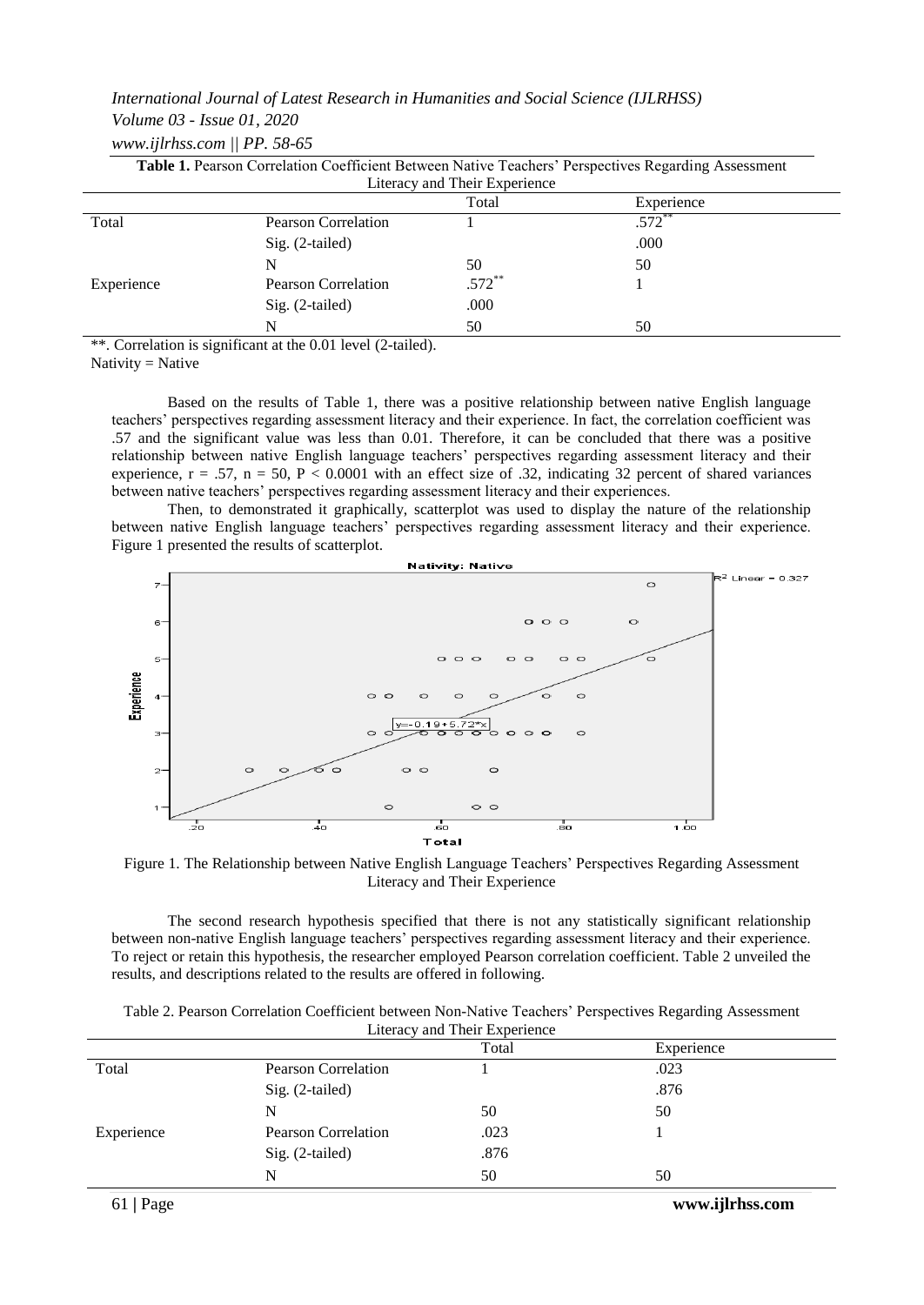# *International Journal of Latest Research in Humanities and Social Science (IJLRHSS) Volume 03 - Issue 01, 2020 www.ijlrhss.com || PP. 58-65*

 $N$ ativity = Non-Native

As demonstrated in Table 2, the correlation coefficient was 0.023 and the ρ-value (0.87) which was far above 0.0001 indicating that there was not any significant relationship between non-native English language teachers' perspectives regarding assessment literacy and their experience.

In order to assess the perceptions of native and non-native English language teachers concerning assessment literacy, the researcher evaluated the results of interview. By analyzing the participants' responses to questions of interview, the researcher extracted seven codes:

- Classroom Observations,
- Assessment Consistency,
- Formative Assessments,
- Summative Assessment,
- Higher-Order Thinking Skills,
- Lack of assessment literacy of coursework, and
- Lack of Technology Assessment Literacy.

Furthermore, these codes are classified based on three main themes (see Figure 2):

- Assessment Assumptions,
- Assessment Targets, and
- Lack of Professional Development.



Figure 2. Extracted Themes Regarding Assessment Literacy

With respect to the assumptions of assessment, there was a considerable diversity in the perspectives of teachers concerning assessment. Two common codes which extracted from teachers' perspectives were *observation of the classroom* and *consistency of the assessment*. In fact, a majority of teachers believed that a teacher's informal assessment of a student based upon many observations would usually be more accurate than the data resulting from a lesser number of more formal assessment, or on any formal assessment. The following excerpt specified how the interviewee justified this idea:

*…to measure the students properly, the teachers do not put an overreliance on assessments. They should be more reliant on observations in developing an accurate assessment picture of a student's ability.*

Moreover, most of the teachers maintained that assessment should be consistent and comprises the attainment of analogous consequences. Indeed, an assessment process would be reflected to convey reliable consequences if evaluators measuring candidates against the same unit of proficiency in diverse contexts made analogous assessment decisions. The following excerpt indicated how the interviewee justified this idea:

*…if a student was not successful on an assessment or even on multiple assessments, then there must be something innately defective with the assessment.*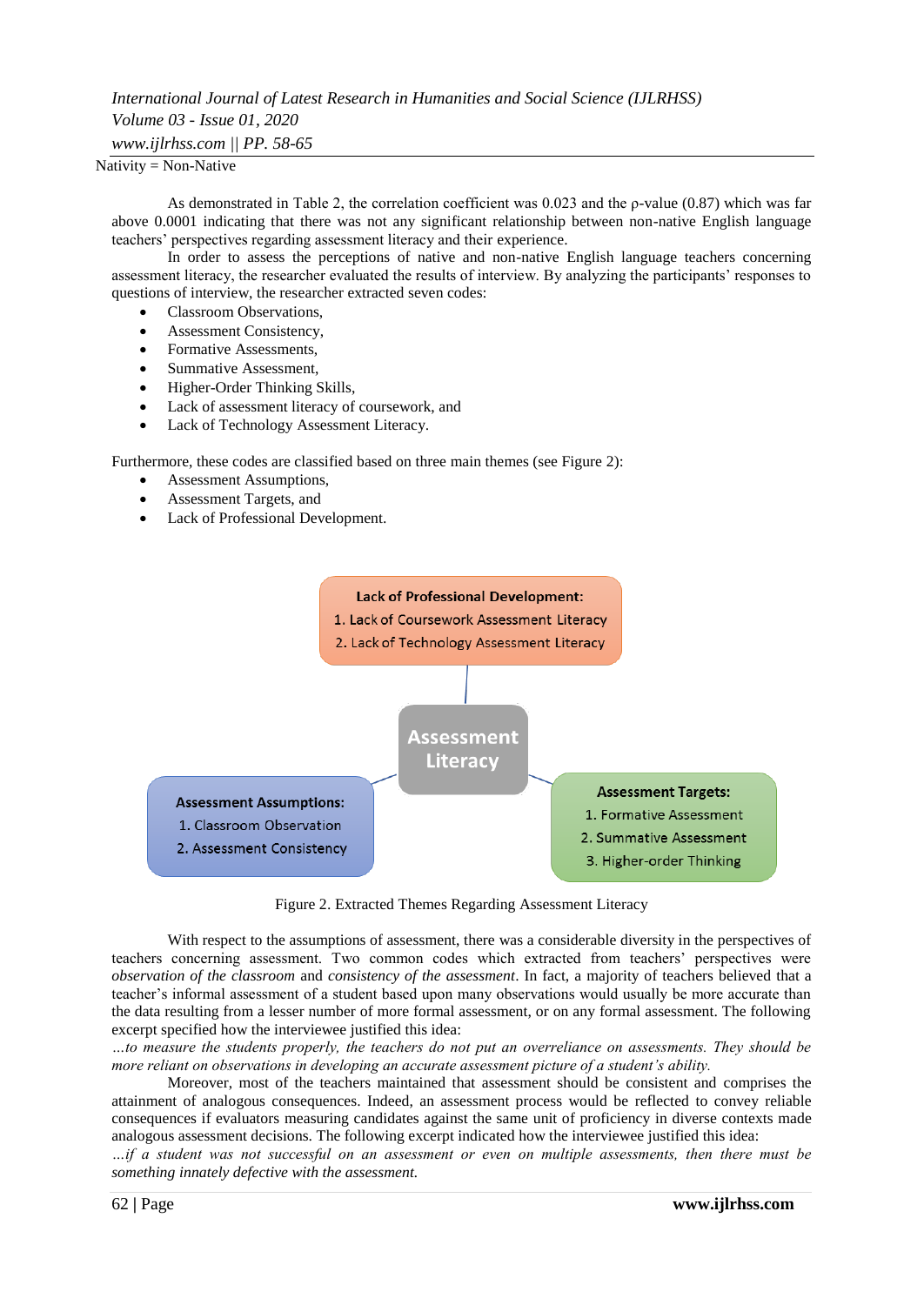# *Volume 03 - Issue 01, 2020*

# *www.ijlrhss.com || PP. 58-65*

As for assessment targets, basic knowledge and skills were targets that teachers assessed, while higherorder thinking practices were least formally and informally assessed. In addition, teachers claimed that there are many valuable educational outcomes worthy of assessing and they are willing to try and assess all of them and to even form a final grade. The following excerpt clarified how the interviewee justified this idea:

*…I usually consider the scores of formative and summative assessments and also the students' desire to have cooperation and other non-achievement factors such as attendance in class and his or her effort as valuable factors in determining a final grade.*

Another interviewee insisted on higher order thinking skills. The succeeding extract was selected from the interpretation that the interviewee made on the concept of higher order thinking skills:

*…assessment should be in a way that requires the learners be unfamiliar with the questions or tasks they are asked to answer or perform and that they have sufficient prior knowledge to enable them to use their higher order thinking skills in answering questions or performing tasks.*

The third theme that was apparent in the coding of the interview data was the lack of professional development on matters of assessment. According to teachers' perspectives, lack of coursework assessment literacy and lack of technology assessment literacy were two main factors which hinder their professional development on matter of assessment. With respect to the lack of coursework assessment literacy, an interviewee claimed that:

*…In many pre-service programs, the coverage of assessment literacy in course work is incomplete and superficial, leaving graduates unprepared to effectively meet the demands of today's educational environment.*  Another interviewee contended that:

*…Insufficient effort has been made to "unpack" existing, assessment-related standards to provide meaningful guidance for the development of pre-service program curricula, instructional materials, and student teaching experiences to enable candidates to build a solid foundation in assessment literacy upon graduation and certification.* 

Furthermore, as for lack of technology assessment literacy, many teachers asserted that technology can be utilized in order to support actions including peer review to assist improve assessment literacy. The following excerpt stated how the interviewee justified this idea:

*…Text matching tools that generate an originality report for each assignment can be used to support the development of academic writing skills such as appropriate referencing and citation. Using the tools in a formative way with students can be more productive than simply using them to assist with the detection of plagiarism.*

#### Another interviewee specified that:

*…Providing online information about assessment criteria and marking rubrics and so on makes the information readily accessible to students.*

#### **Discussion**

Consistent with the results, there was a positive relationship between native English language teachers' perspectives regarding assessment literacy and their experience. Besides, there was 32 percent of shared variances between native teachers' perspectives regarding assessment literacy and their experiences. In fact, native English language teachers' perceptions towards assessment literacy could be affected by their years of experience since teachers' prior language teaching experience influence teachers' beliefs about assessment literacy. In other words, by the increase of teaching experience of native English language teachers, their knowledge of assessment literacy increases, too.

The findings of this study were in line with Alkharusi (2011) who inspecting teachers' self-perceived assessment skills while considering their gender, subject area, grade level, teaching experience, and in-service assessment training. He found that there was statistically significant difference on the self-perceived assessment skills pertaining to teachers' teaching experience. Similarly, Hailaya (2014) scrutinized teachers' assessment literacy and its possible effect on learner achievement and aptitude through the intervening variables at the teacher and learner levels. He found that longer teaching service/experience as determined by the number of years positively influenced teaching practices, including those related to structuring and student-oriented activities and assessments.

Additionally, in keeping with the findings, there was not any significant relationship between nonnative English language teachers' perspectives regarding assessment literacy and their experience. In fact, the results also claimed that teaching experience could not affect on the non-native teachers' point of view on assessment literacy. Indeed, the level of non-native teachers' years of experience was not an indicator of their perspectives towards assessment literacy. In fact, it was expected that older teachers, who had more experiences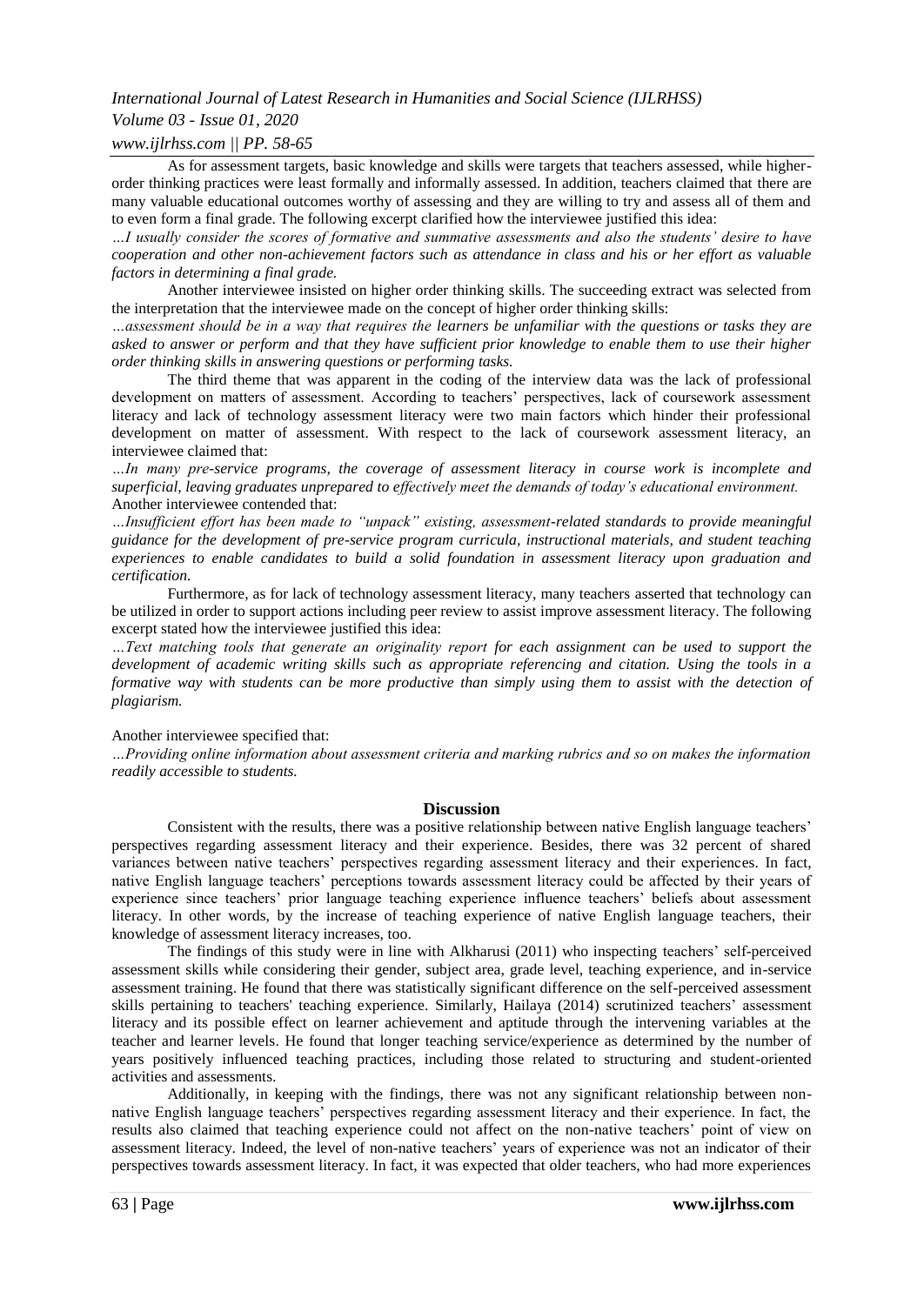# *Volume 03 - Issue 01, 2020*

### *www.ijlrhss.com || PP. 58-65*

than younger teachers, had some different perspectives toward assessment literacy; however, they had the same perspectives.

The findings of this study were not in an agreement with Zolfaghari and Ashraf (2015) who scrutinized the association between Iranian (Non-native) EFL teachers' assessment literacy and their teaching experience. They found that there was a highly significant positive relationship between Iranian EFL teachers' assessment literacy and teaching experience. Likewise, Xu and Brown (2017) investigated the assessment literacy level of Chinese university English instructors and the impacts of their demographic features on assessment literacy presentation. They found that teaching experience had not any effect on assessment literacy performance of Chinese university English teachers.

Furthermore, the purpose of the qualitative research question was to assess the perceptions of native and non-native English language teachers concerning assessment literacy. To accomplish this goal, 10 teachers were volunteered to participate in the interview. Based on the results of interview, seven codes were classified according to three themes, namely, assessment assumptions, assessment targets, and professional development.

Based on the findings, teachers should assume the role of classroom observation and consistency of the assessment as two major assumptions of assessment. Besides, valid assessment should be designed in order to activate the higher-order thinking skills of the students. Moreover, a lack of professional development within preparatory undergraduate and school-wide planning staff development seemed to limit the amount of collaboration needed for successful assessment literacy among teachers.

The findings of this study were consistent with Davidheiser (2013) who examining high school instructors' level of assessment literacy with respect to the improvement and application of beneficial classroom assessments. He found that ten codes which were classified according to three themes, that is, assessment assumptions, assessment targets, and professional development.

#### **Conclusion**

On the basis of the findings, three conclusions can be drawn. First, native English language teachers' perceptions towards assessment literacy could be affected by their years of experience since teachers' prior language teaching experience influence teachers' beliefs about assessment literacy. In other words, by the increase of teaching experience of native English language teachers, their knowledge of assessment literacy increases, too. Second, teaching experience could not affect on the non-native teachers' point of view on assessment literacy. Indeed, the level of non-native teachers' years of experience was not an indicator of their perspectives towards assessment literacy. Third, teachers should assume the role of classroom observation and consistency of the assessment as two major assumptions of assessment. Besides, valid assessment should be designed in order to activate the higher-order thinking skills of the students.

The findings of this study have some implications. First, conducting studies like the present one contributes significantly to better understanding of the effectiveness of assessment literacy which in turn leads to achieving the process of assessment in a more effective way. Additionally, the importance of this study is doubled in EFL contexts including the present study (Iran) in that in most of these contexts the dominant approach of assessment is still in keeping with the traditional assessment in which assessment literacy of teachers is not drastically taken into consideration. However, to keep up with other developed countries (at least developed in sense of education) the need to modify traditional assessment procedures and considering assessment literacy is strongly felt.

Furthermore, the findings of this study can immensely help stakeholders such as students, teachers, policy makers, and administrators Since, based on Stiggins (1995), being assessment literate is very fundamental for them in order to recognize the difference between reliable and unreliable assessment and to execute activities consistent with suitable assessment knowledge. By utilizing the findings of this study, language teachers can become cognizant of the major role of assessment literacy in fostering the language learning. Moreover, novice teachers can make use of the findings of this study to promote their understanding concerning how their assessment literacy can be improved.

In addition, teachers' knowledge about assessment types, procedures, and precepts might be a great help for them to achieve and complete their teaching mission successfully. Additionally, through being aware of effective assessment procedures, instructors would be able to recognize and document, owing to gathered learner data, whether or not suitable progress has been revealed by learners in the classroom. If restricted progress is verified by the learners, then the gathered data can provide the justification to dispense required instructional and learning changes in order that the planned learning consequences and objectives can be accomplished.